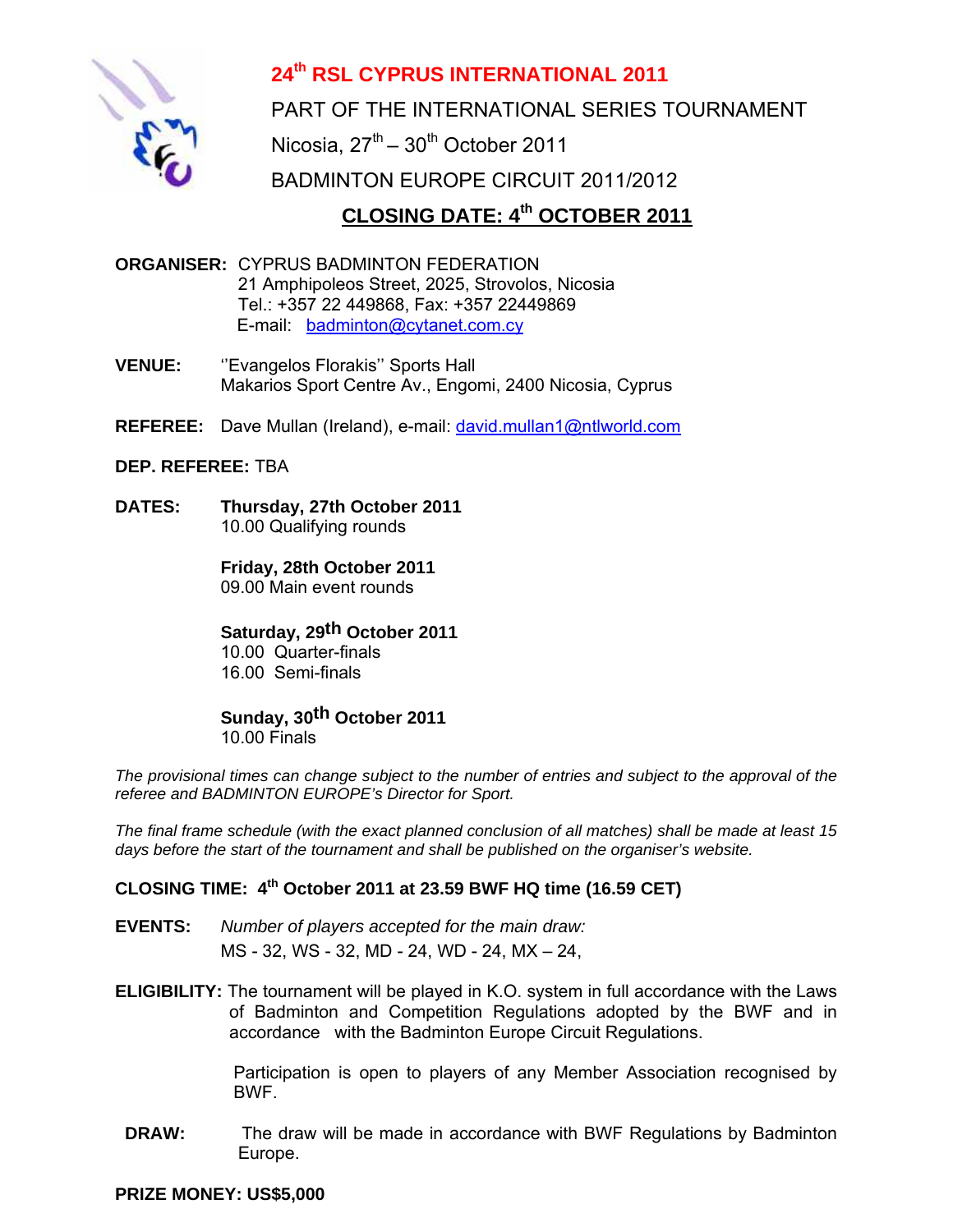| Place       | MS per | WS per | MD per pair WD per pair |        | MXD per |
|-------------|--------|--------|-------------------------|--------|---------|
|             | player | player |                         |        | paır    |
|             | \$600  | \$600  | \$1000                  | \$1000 | \$1000  |
| <u>. . </u> | \$400  | \$400  | ---                     | ---    | ---     |

The Organiser shall pay the prize money cash during the prize giving ceremony immediately after the finals! **The prize money will be awarded only to those players who attend the prize giving ceremony!** 

## **ENTRIES:** All entries must be made by using the **BWF Online Entry System.** \*Entries must be submitted no later than Tuesday  $4<sup>th</sup>$  October 2011 at 23.59 BWF HQ time (GMT + 08.00)

*Players cannot be entered unless they already have a BWF ID-number. In case you wish to enter players who do not have a BWF ID-number, please contact the BWF office well in advance of the tournament, so that the players concerned can get a BWF ID-number before the closing date of the tournament.* 

#### **No late entries will be accepted!**

**ENTRY FEES:** Singles: €35 per player Doubles: €30 per player/event

> *The Member Association that enters a player into a Circuit tournament is responsible for paying the entry fees for that player. The entry fees become due if a player is entered and has not been withdrawn when the entry deadline has passed. It is recommended that the entry fees are paid by bank transfer, but the organisers can accept cash payment at tournaments. The entry fees will not be refunded in the case of a withdrawal.*

#### **If the entry fee is not paid in time the player will not be allowed to start the match!**

*If a player/pair is listed on a "Waiting List", no entry fee is to be paid before being promoted to the Main Draw or Qualification draw. Before such a promotion takes place, the organisers must have this promotion confirmed by the association/associations of the respective player/pair. Only when this confirmation has been given, the player/pair is considered as an entry.* 

*Organisers are allowed to refuse entries if players have outstanding fees from a previous year. The organiser must acknowledge all entries.* 

 **Money transfer or payment must be made to:** 

 Bank: Bank of Cyprus Cyprus Badminton Federation Acc.No 0112-01-023086-00 IBAN: CY04 0020 0112 0000 0001 0230 8600 SWIFT: BCYPCY2N

- **SHUTTLES:** RSL CLASSIC TOURNEY OFFICIAL BWF
- **COURTS:** 5 PRO Courts
- **WITHDRAWALS:** Any withdrawal after the Sunday immediately preceding the draw, for any reason whatsoever, renders the Member Association concerned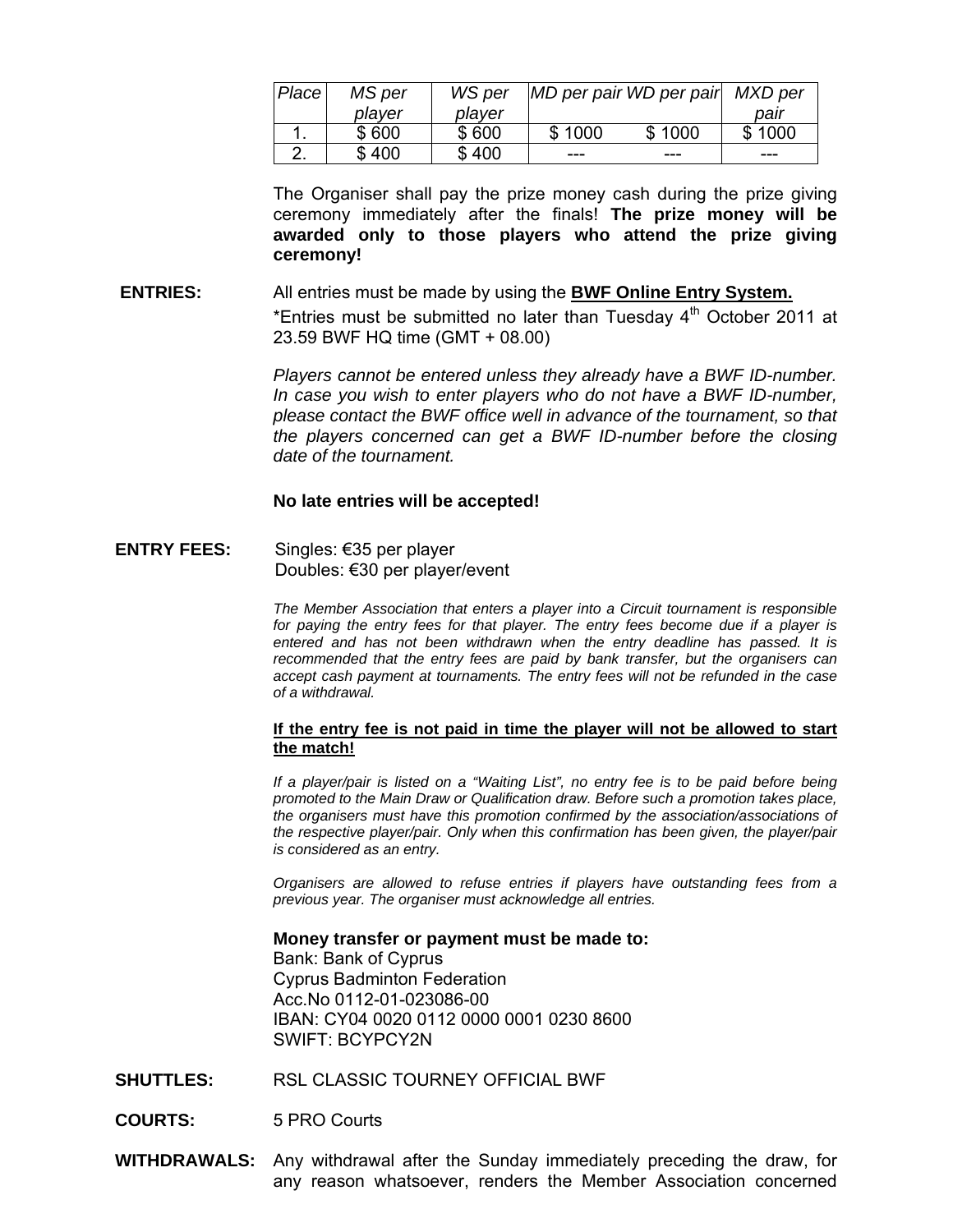liable to an amount of US\$ 150,00 for the inconvenience caused by the withdrawal (as defined in BWF General Competition Regulations).

Any withdrawals must be announced in writing and accompanied by a medical certificate or other appropriate documentation.

## **CLOTHING REGULATIONS:** Advertising on clothing and colour of clothing shall be regulated by BWF Competition Regulations 19 to 23.

 For All Circuit tournament the name on the back of the shirts is mandatory for the semi–finals and finals. It is mandatory for the semifinals and finals that partners in doubles wear the same colour.

- **BETTING:** There might be betting on offer from this event. Betting is however not allowed to be made by players or officials connected to the Event either in person or through a third party. Participants may therefore not make bets on the Event or procure through third parties the making of bets with a betting agency. Participants who, in violation of this prohibition, nevertheless make or procure through third parties the making of bets with betting agencies shall be immediately disqualified from participation in the Event and are liable for legal prosecution. Similarly manipulation of games will be met with disqualification and possible legal prosecution. Any violation mentioned above is also a breach of Player's Code of Conduct (Art. 5.2.) and will be sanctioned by BWF.
- **WEBPAGE:** http://www.cyprusbadminton.com
- **INSURANCE:** Insurance shall be arranged individually by each player.
- **MEDICAL SERVICE:** During the tournament people from First Aid will be present in the sport hall.
- **PAYMENTS:** Payments for entry fees must be paid at accreditation in cash in euro.

### **PAYMENTS FOR ACCOMMODATION MUST BE SETTLED DIRECTLY WITH THE HOTEL!**

**ACCOMMODATION:** Please contact the official hotels listed below: (all prices are in Euros)

### **1. ASTY Hotel \*\***

12 Prince Charles Str, P.O.Box 24502, 1300, Nicosia, Cyprus tel.: +357 22 773030, fax: +357 22 773311 *Accommodation price list:* 

|             | Price/per night/per room |     |     |  |
|-------------|--------------------------|-----|-----|--|
| Room type   | B/B                      | H/B | F/B |  |
| Single room | 75                       | 85  | 100 |  |
| Double room | 90                       | 110 | 130 |  |
| Triple room | 110                      | 130 | 155 |  |

**Note:** Please note that rooms at Asty hotel will be given out on first come, first served basis because of limited number of rooms available!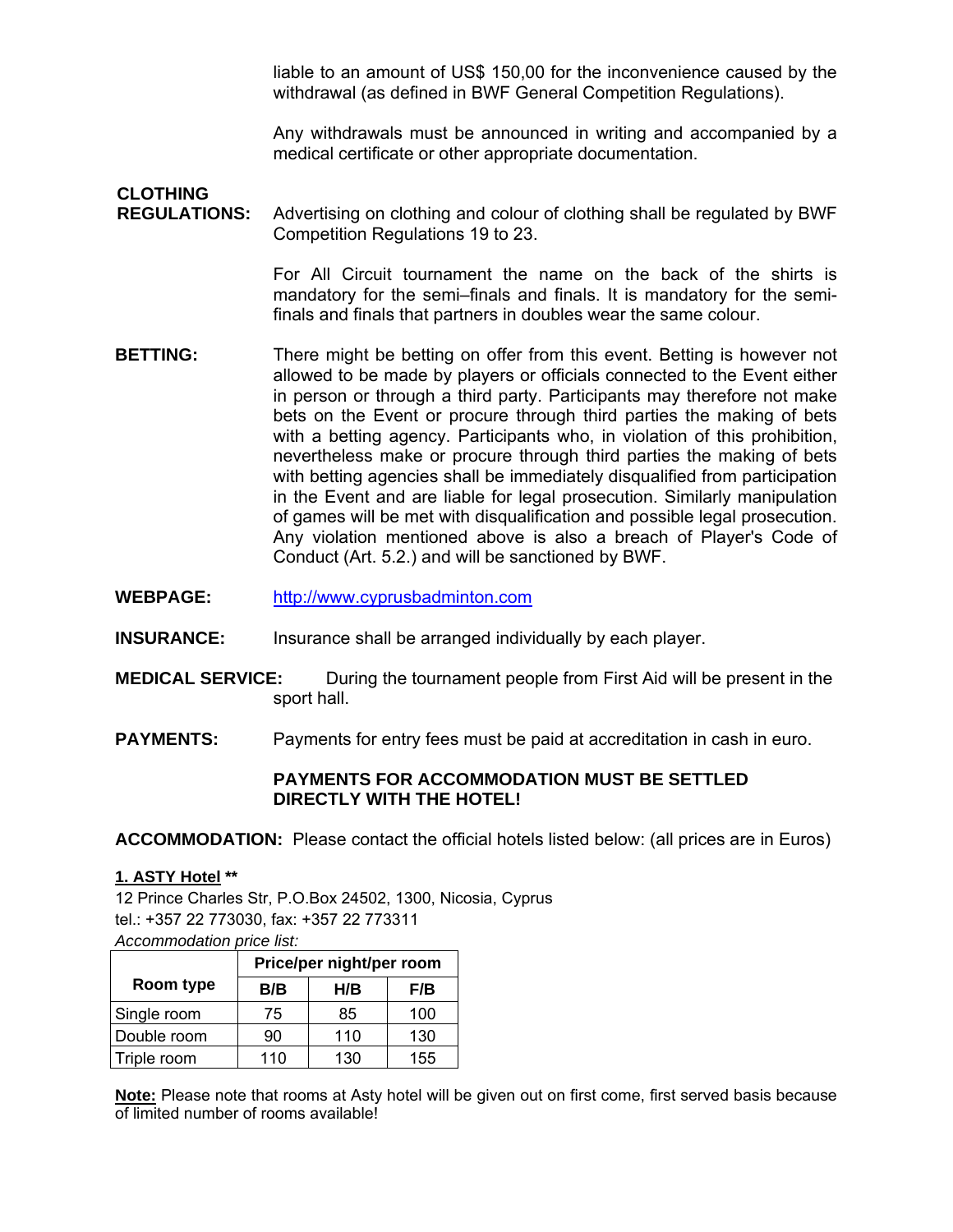## **2. EUROPA Hotel \*\*\***

For reservations please contact **Mrs. Lucy Iacovidou** - F.O. Manager, lucy@europahotel.com.cy, www.europahotel.com.cy

13 Alkaios Str., 2404, Engomi, Nicosia, P.O.Box 25730, CY-1311, Cyprus tel.: +357 22692692, fax: +357 22 664417

*Accommodation price list:* 

|             | Price/per night/per room |     |     |  |
|-------------|--------------------------|-----|-----|--|
| Room type   | B/B                      | H/B | F/B |  |
| Single room | 85                       | 95  | 110 |  |
| Double room | 100                      | 130 | 155 |  |
| Triple room | 120                      | 160 | 200 |  |

#### **3. ALLEGRA GSP Hotel \*\*\***

Address: GSP Stadium, P.O.Box: 23626, 1685 Nicosia – Cyprus Tel: + 357 22 467 000 Fax: +357 22 570 555 Email: info@allegragspsportcenter.com

*Accommodation price list:* 

|             | Price/per night/per room |     |     |  |
|-------------|--------------------------|-----|-----|--|
| Room type   | B/B                      | H/B | F/B |  |
| Single room | 85                       | 95  | 110 |  |
| Double room | 100                      | 130 | 155 |  |
| Triple room | 120                      | 160 | 200 |  |

**The organiser has the right to refuse transportation if the hotel is different from the above!** 

## **Accommodation closing date: 7th October 2011**

- **VISA:** After entering a player(s) in the tournaments it is the Member Association's responsibility to secure visas for their players - if this is needed. Member Association's must make sure that visa applications are made early enough. The Tournaments Organisers will have to do everything possible to enable the entered players to get a visa.
- **DRUG TESTING:** According to Cyprus law Drug Testing may be carried out on a random basis at any time.
- **TRANSPORT:** Transport will be provided by the organizer between Larnaca Airport and the official hotels. Transport will also be provided by the organizer between the official hotels and the sport hall. In order to be met at your arrival, please inform us about your flight details filling in the attached **Travel Details Form**. **We kindly ask you to do this at least 7 days before the event otherwise you may not be picked up upon your arrival!**
- **DEPARTURES:** In accordance with BE Circuit Regulations: Players shall not plan their departure less than two (2) hours after their last match is planned to conclude. If a player/pair is unable to compete due to early departure, such a player/pair shall lose all the Circuit Ranking points gained at the particular tournament and BADMINTON EUROPE shall propose to BWF that the gained BWF ranking points are also removed.